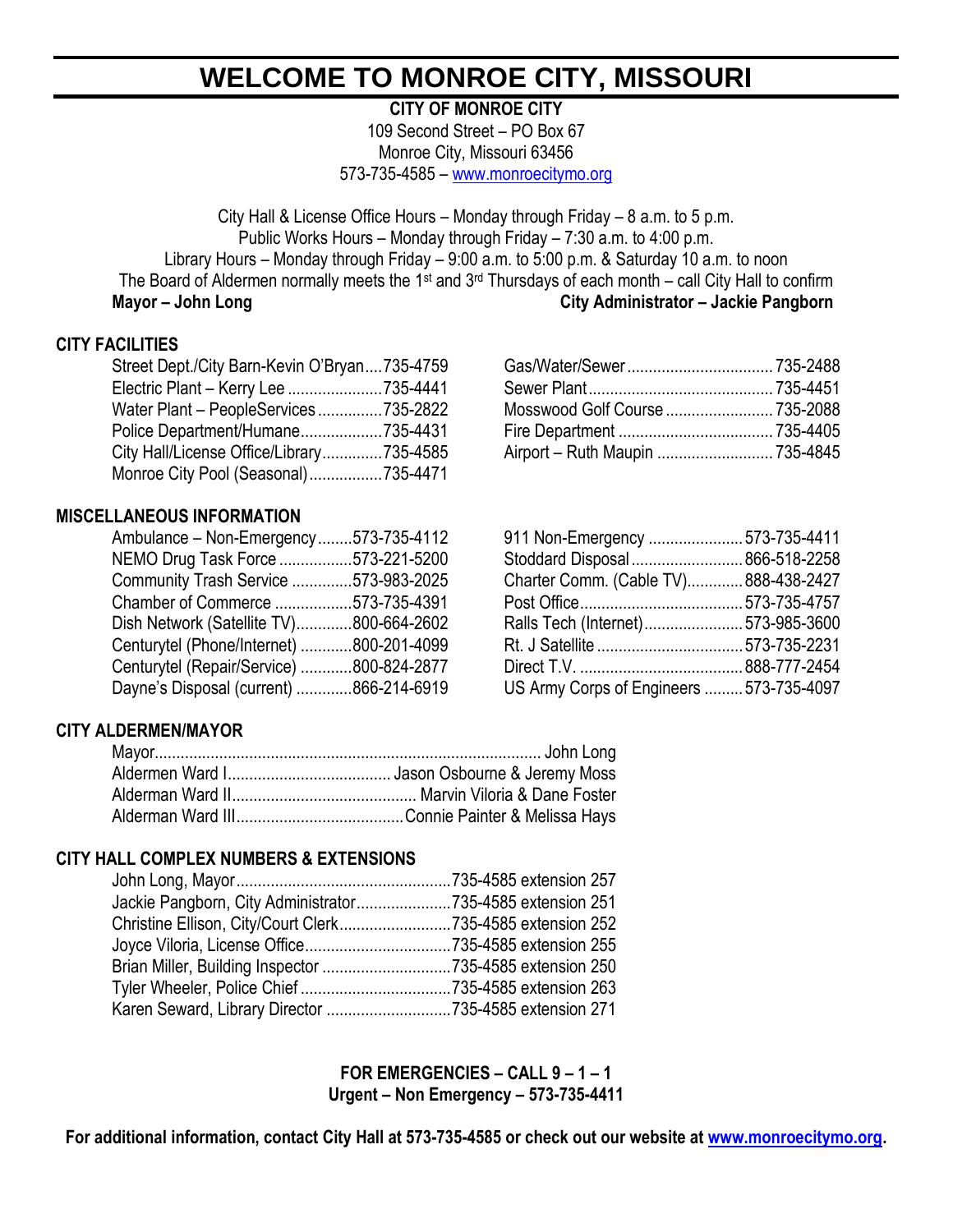# **PROGRAMS AVAILABLE**

### Utility Budget Plan

After living at a residence for 12 consecutive months you are eligible to be on the Budget Plan. This is based on your prior 12 months usage at the current rates. Plans are refigured in October of each year. Contact City Hall for details.

### Utility ACH Payment & Credit Card Payments (in person only)

At any time, you can sign up for your utility bill payment to be automatically withdrawn from your bank account. This will alleviate penalties as well as a stamp or trip to City Hall. The City will also accept credit cards for payment. There is a 2.49% fee added to the base charge and these payments will only be accepted in person. Contact City Hall for details.

# **STREET DEPARTMENT PROGRAMS**

### Brush Pick Up

The City of Monroe City picks up brush, tree limbs and grass clippings every Friday during the months of April through November and only on the 4<sup>th</sup> Friday between December and March. If you have a lot of the above for pick up, you may wish to contact the Street Department at 573-735-4759.

- $\triangleright$  The items must be at the curb by 7:30 a.m. on Friday morning.
- $\triangleright$  Pieces are not to be longer than 12' (twelve feet). Pieces less that 1' should be in a container or box that can be easily dumped into the truck. Put all sticks in one pile – do not create smaller separate piles around your residence.
- $\triangleright$  Only brush, leaves and grass clippings will be picked up. Leaves and grass clippings (no cat litter) must be in a plastic bag or container. No wood, fence, tin, concrete, cat litter, animal waste, etc. will be picked up.
- $\triangleright$  If someone is hired to cut down a tree or just trim limbs, the contractor must haul brush off.
- $\triangleright$  No brush will be picked up if it is in an alley unless the alley is paved.
- $\triangleright$  If you cut down a tree, limbs should be put in one pile and chunks of wood should be put in another pile.
- $\triangleright$  When piling a big pile of brush pile should not exceed 10' in height.
- $\triangleright$  Stack the limbs in the ditch parallel with the road & keep a 2' gap between brush piles so they don't become entangled.
- $\triangleright$  Keep brush piles in the ditch and away from obstacles such as poles (electric and other), guide wires, water meters, fire hydrants, other trees, etc.
- $\triangleright$  No brush is to be in the street.

Please contact City Hall at 735-4585 if you have any questions or need assistance. Please be aware that citizens can take brush, leaves and grass trimmings to the City Barn and dump them in the designated area. The leaves and grass trimmings must be removed from the bags.

### Sidewalk Replacement Program

The purpose of this program is to provide an incentive to property owners to replace deteriorated sidewalks with the City sharing in the cost of installing new sidewalks. This pertains to residential and commercial sidewalks that run parallel with the streets that are generally used by pedestrians. Sidewalks that run up to the house or business for private use are not eligible. The City will remove the existing sidewalk and purchase the concrete for the replacement. The owner is responsible for the labor to form, pour and finish the sidewalk as specified in the application. Applications are available at City Hall and Kevin O'Bryan can be contacted at 573-735-4759 for additional information.

### Culvert Replacement Program

The purpose of this program is to provide an incentive to property owners to replace deteriorated culverts. The customer is to pay for an approved culvert and the City will install the culvert. Contact Kevin O'Bryan at 573-735-4759 for details.

# **WATER DEPARTMENT PROGRAMS**

### Sewer Savers

The purpose of the sewer saver is to provide customers who use a lot of water in the summer for yards, plants, gardens, washing cars, etc. a way to monitor the amount of water that does not go down into the sewer system and receive credit off of their sewer bill in September of each year. The meter is read when it is issued and then the owner is to bring the meter to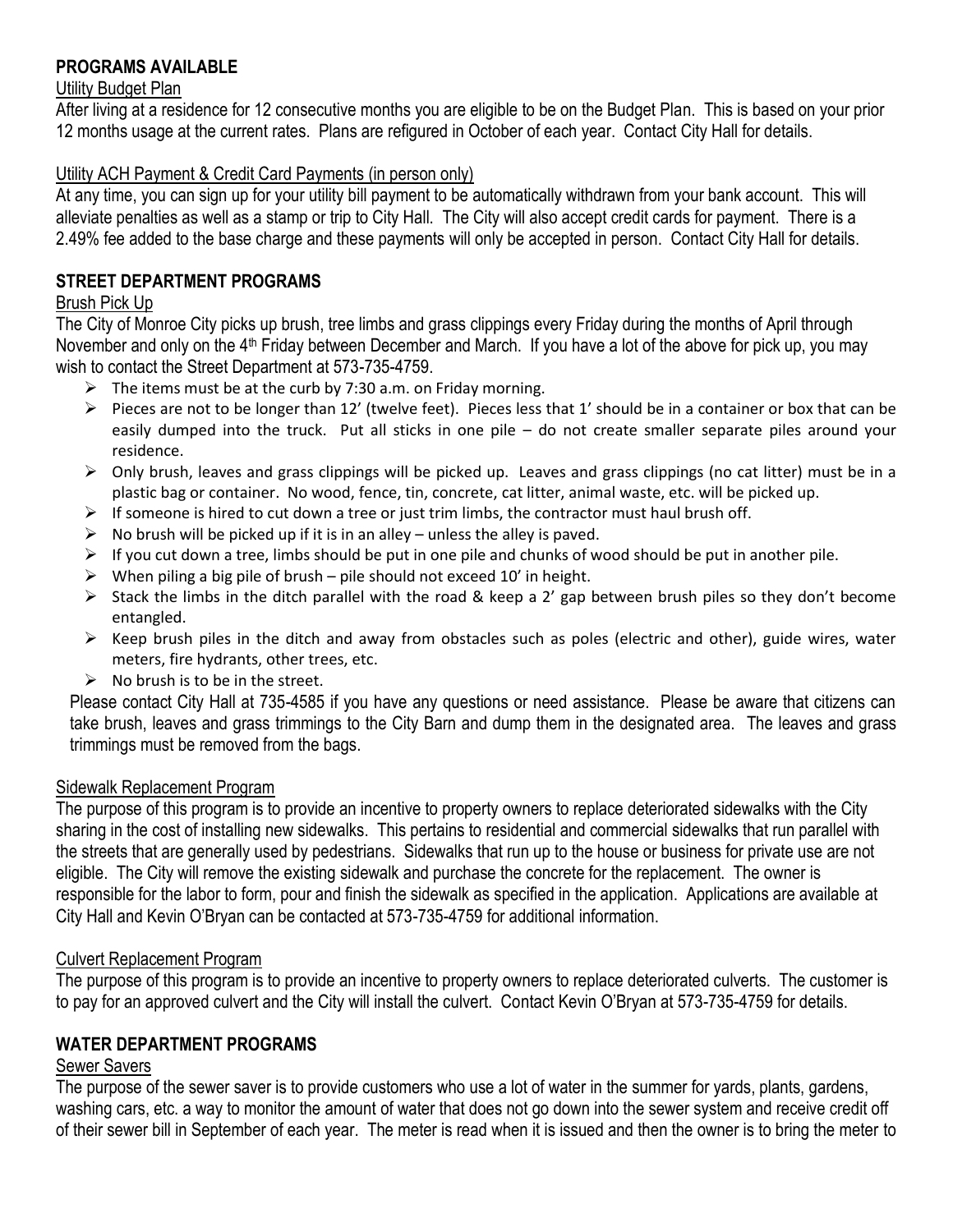City Hall in September of each year, so a reading can be obtained. The amount that was used is credited towards their bill based on the sewer rate. Contact City Hall at 573-735-4585 for details.

# **PARKS, POOL & LAKES**

- ➢ The City has many parks for the citizens to use. All pavilions are on a first come/first serve basis. St. Jude's Church and Gazebo can be rented/reserved for special events.
- ➢ The Swimming Pool (573-735-4471) is open from Memorial Day to mid-August. Please contact City Hall for current information/rates or check on the City's website.
- $\triangleright$  The City has two lakes it maintains Route J and South Lake. Both lakes are open during the spring, summer and fall and are excellent sources of fishing – with Route J having a floating fishing dock. Both have picnic facilities and temporary restroom facilities. The pavilions are on a first come/first serve basis.

# **RESIDENTIAL WASTE PICKUP & DISPOSAL PROGRAM**

Dayne's Disposal Service picks up and disposes of all residential waste in Monroe City. All waste must be placed at the curb by 7:00 a.m. on the designated trash day. All waste must be generated from the household that is placing the waste at the City curb for pick up. Violation of the City's Solid Waste Program may result in waste not being picked up and the tenant/owner subject to a citation for violation of the City's waste disposal program.

The charge for the waste pickup and disposal service is \$9.73 per month. This fee is included on the utility bill you receive at the first of each month. Any questions, problems, concerns, etc., regarding the trash service can be directed to **Dayne's Disposal Service at (573) 581-4726**.

#### **GENERAL TRASH INFORMATION**

**West** Side of town and the area north of Highway 24 & Business Highway 36 and east of North Main Street **is every Tuesday. The rest** of the town is **every Friday, Every Week Regardless of Holidays, except Christmas**

- ❑ There is no limit on the number of bags to be placed at the curb each week.
- ❑ All waste must be in plastic bags securely tied at the top (except for bulky waste).
- ❑ Solid waste is garbage generated from day to day living. This garbage should be in garbage bags not to exceed 39 gallons in size or 60 pounds in weight. The bags should not be overstuffed. The bags should be capable of being picked up and tossed into the hopper without excessive strain and without the bag stretching or tearing.
- ❑ Bulky waste consists of large bulky items; appliances; furniture; items generated from the clean up of garages, basements and attics; small quantities of wood scraps, metal, window glass and paint cans that contain dried up and hard paint.
- ❑ Small bulky waste items must be packed in boxes or tied together in such a way that the trash hauler can easily and quickly pick up the items. Discarded carpets must be rolled and tied.
- ❑ Bulky waste items with the exception of appliances and metal goods are to be placed at the City curb on the day that the regular waste is picked up.
- ❑ Appliances and metal goods are to be placed at the City curb on the third Friday of every month.
- ❑ If waste is not properly prepared for pick up, a door hanger will be attached to your door explaining the problem.

### **WASTES NOT ELIGIBLE FOR PICK UP**

- ❑ New construction, remodeling and waste from demolition projects the tenant or owner is responsible to contact a licensed trash hauler to make arrangements for disposal.
- ❑ Grass clippings and leaves
- ❑ Liquids, oils, paint, batteries, and other items banned from landfills.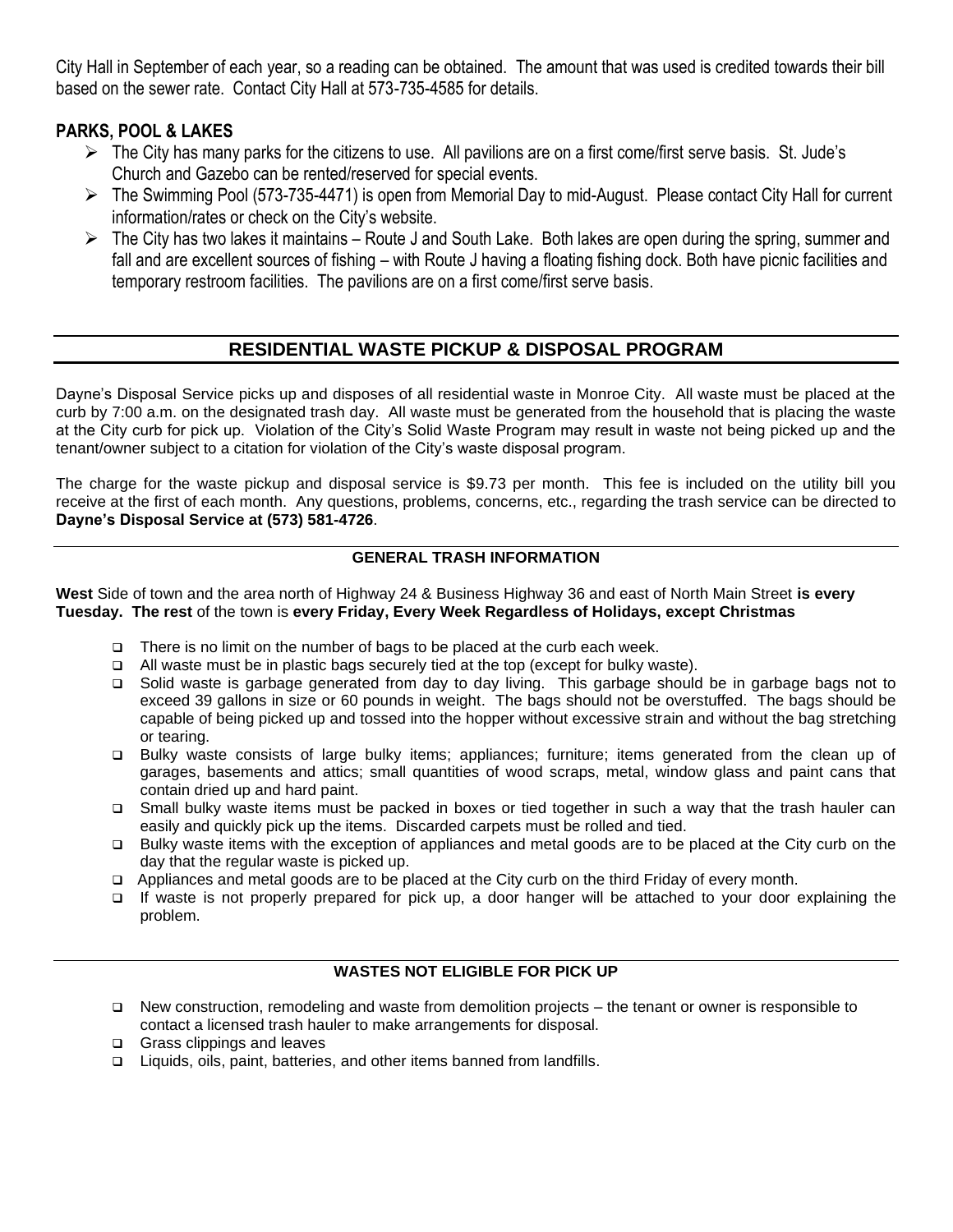#### **UTILITY ACCOUNT POLICY**

The City of Monroe City's Utility Account Policy is as follows:

#### **UTILITY BILL DUE DATE**

Utility bills are mailed on the first day of the month and are due and payable on or before the 25<sup>th</sup> of the month. From time to time, the 25<sup>th</sup> of the month will fall on a Saturday, Sunday or City holiday. In these situations, the due date will be the next City business day following the 25<sup>th</sup> of the month.

All payments made on the due date must be delivered inside City Hall for processing by 5:00 p.m. Any money put in the drop box after 8 a.m. on the due date will not be processed until the following business day and will receive a penalty. Any money that is mailed must reach our office by the due date or it will also receive a penalty – we do not honor postmarks.

If you would be interested in having your utility payment automatically taken from your checking account on the 25<sup>th</sup> of the month, please contact City Hall.

Bills can be dropped off directly to City Hall which is located at 109 Second St., in the drop box at the front door of City Hall after regular business hours, or mailed to PO Box 67 in Monroe City, Missouri 63456.

#### **DELINQUENT ACCOUNTS**

After 5 p.m. on the  $25<sup>th</sup>$  of the month, all accounts not paid will be considered delinguent and will be assessed a 5% penalty. A Notice of Pending Utility Cut-Off will be taped to the front door of the location that is delinquent. The delinquent account notice shall show the account name, the delinquent amount due, the utility cut-off deadline and the reconnect fees during the normal working hours as well as the reconnect fees for after normal working hours.

#### **UTILITY SERVICE CUT-OFF**

Delinquent customers who fail to make full payment by the specified date and time on the Notice of Pending Utility Cut-Off will have their utility services discontinued on the date and time specified on the Notice of Pending Utility Cut-Off.

#### **EXTENSIONS**

If a customer is financially unable to make full payment by the due day, they may request an extension of credit on or prior to the due date. The extension cost is \$10 and the extended due date will be the second Friday of the following month. An extension does not waive the penalty, it only extends the due date of your bill.